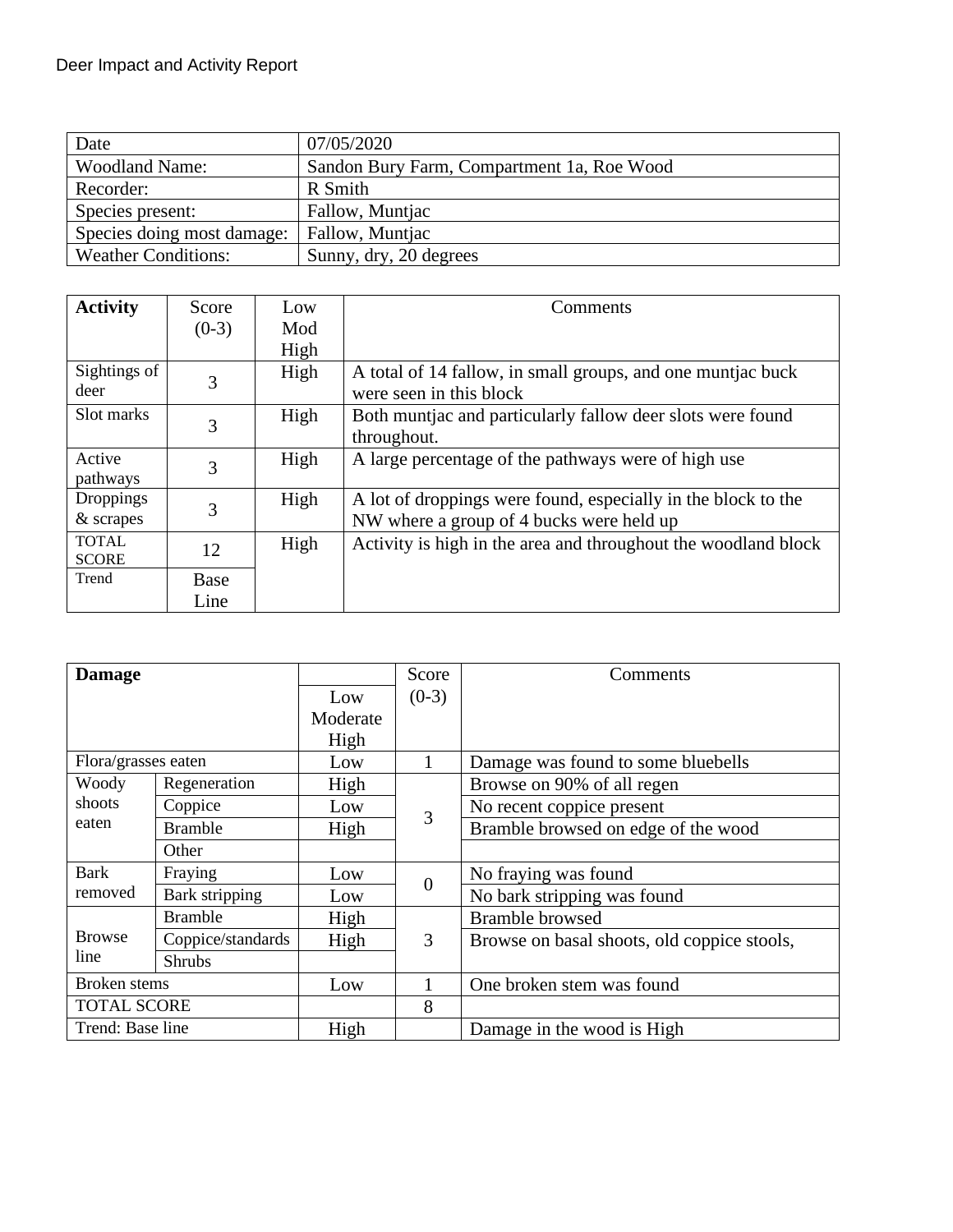Deer Impact and Activity Report

Other comments

| Is there evidence of stalking      | 1 high seat was seen between the two blocks which covers the |
|------------------------------------|--------------------------------------------------------------|
| occurring                          | grass fields between "big roe and little roe"                |
| Are agricultural impacts occurring | Nothing known or observed                                    |
| Are DVC's an issue                 | Not known                                                    |
| Next steps / recommendations       | See Below                                                    |

Activity and impact within the wood is high. Deer were found in small groups rather than one large one throughout the block. The ground cover in some places was high but the damage to trees and regen was obvious. Some places in the wood where the deer seem to congregate had virtually no ground cover. As with the other blocks on the estate any coppice or replanting would require deer protection due to the high numbers of deer in the area. Installation of high seats and structured deer management should be considered. Although there doesn't appear to be any public footpaths through the wood people were still seen in there

Photographs taken during the survey



Bramble browse is heavy in places



Browse line